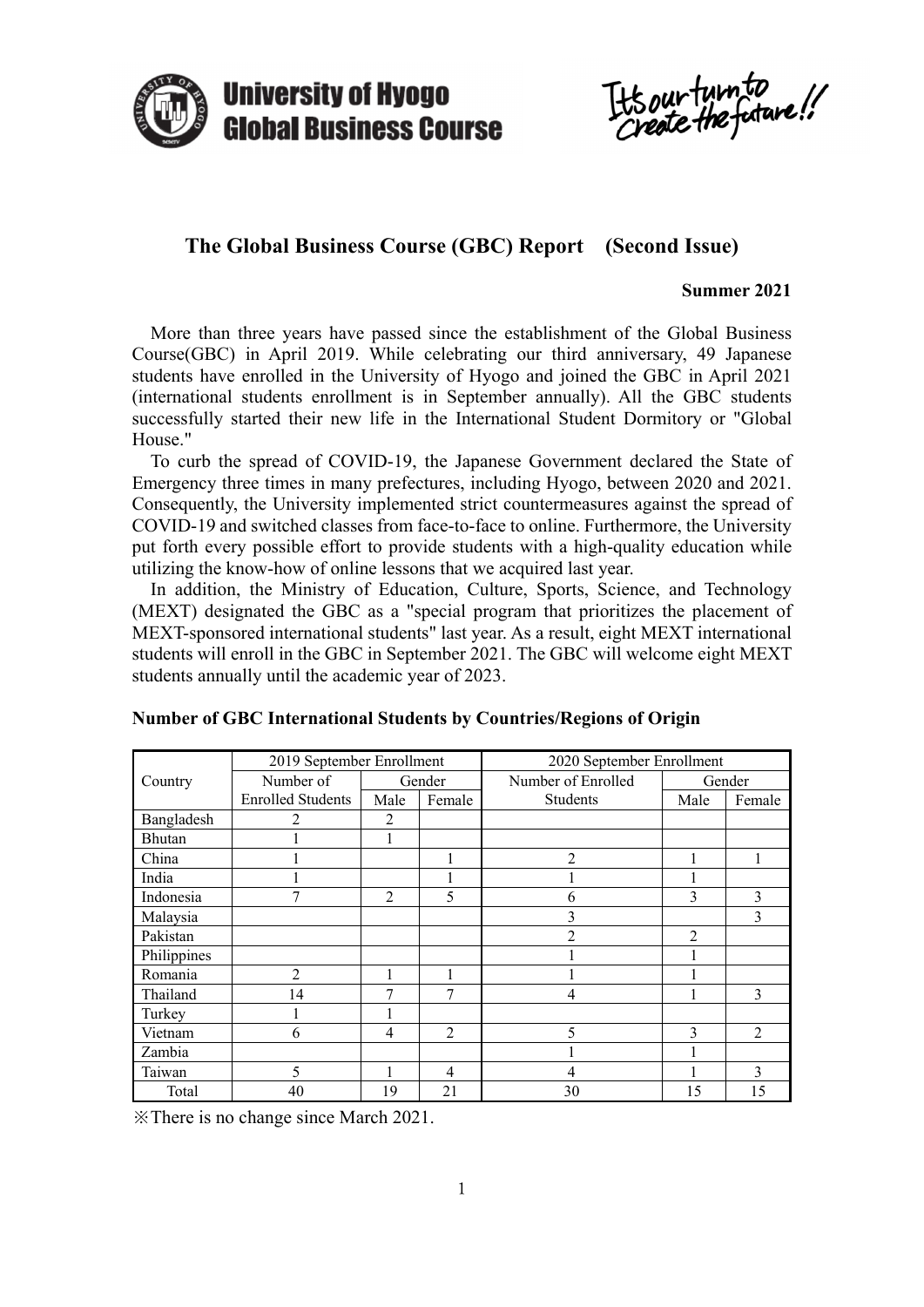### **Overview of GBC International Students**

# **1. Program to Experience Japan (Intensive Course), designed for International Students**

 The second-year GBC international students had the opportunity to learn about fisheries, agriculture, tourism, and other policies of Kobe City and Hyogo Prefecture. In interactive lectures, the Officer of Economic and Tourism Bureau, Kobe City explained the Bureau's policies that aim at regional development, especially revitalizing rural areas. In this Program, international students will formulate various proposals to boost tourism in Kobe City from their own experiences, and the Bureau could consider their proposals.

 Furthermore, students are able to actively interact and exchange opinions with many companies' representatives such as Kobe Winery. At the end of the program, students will propose global marketing strategies for Kobe Winery.

 Program to Experience Japan focuses on both participatory and experience-based learning while taking appropriate measures to prevent the spread of COVID-19. Through various field trips and activities, international students hold discussions and deepen their understanding of subject matters.

 The University aims to educate young people who will be able to utilize the knowledge they have gained through this program so that they could assist their respective countries in tackling a wide range of issues in the future. Also, the University hopes that the GBC students could passionately contribute to the international community after graduation.



"I won't lose to the rain, I won't lose to the wind !". International students are engaged in gardening activities in one of Kobe Winery's vineyards. June 4, 2021.



A staff is explaining and exchanging opinions with international students about the vineyard work. June 4, 2021.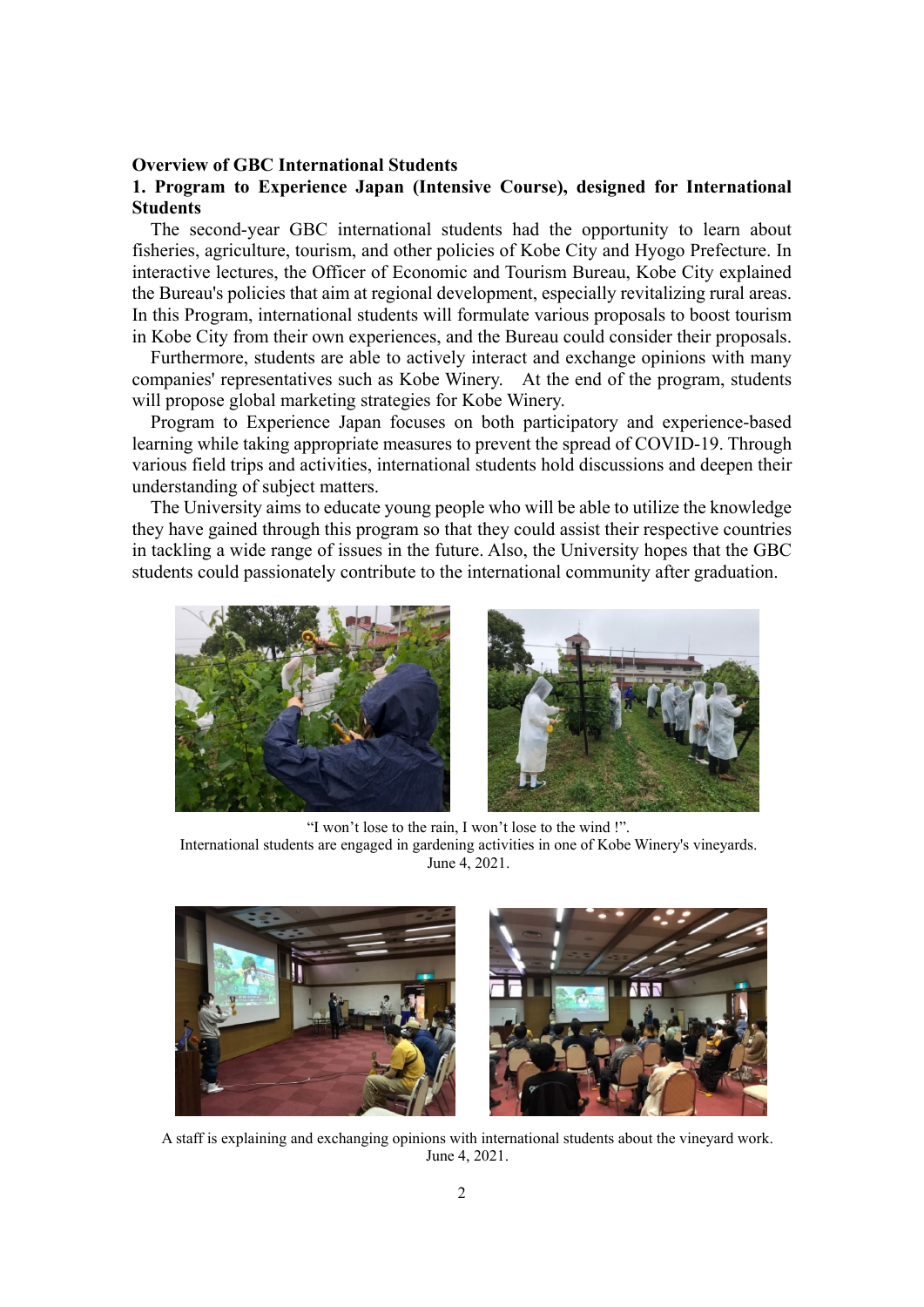# **2. About the Life of GBC International Students**

### **The Prevention of COVID-19 Spread and GBC International Students**

Two asymptomatic COVID-19 infection cases were confirmed in Global House in mid-April, 2021. The University intensively exchanged information with local health authorities to prevent the occurrence of COVID-19 clusters. Consequently, the University took prompt actions so the infected student could spend time at medical treatment facilities until recovery.

In addition to disinfecting Global House, the University took countermeasures to prevent infections among students such as requesting those identified as "close contact" to be voluntarily quarantined in private rooms for a certain period of time.

 All dormitory students, including international students, cooperated with the University countermeasures under the guidance of the live-in assistant professors. Thanks to their collaborative efforts and cooperation, the COVID-19 crisis in Global House was successfully resolved.

### **Classes**

Following the declaration of the State of Emergency in April 2021, many classes were conducted online to ensure the safety of students.

 While online classes differ from face-to-face ones, online classes have major advantages. For example, many prominent researchers and guest speakers in Japan and abroad could deliver valuable lectures for GBC students online regardless of their time zone or geographical distance. GBC students had precious learning opportunities despite the limited mobility that followed the outbreak of the COVID-19 pandemic.

#### **Daily Life**

By living in Global House, GBC students are experiencing unique educational opportunities and building deep cross-cultural friendships. However, socialization among students has changed due to neccesity of taking COVID-19 countermeasures, and communicating online has become commonplace. Dormitory students use various apps to study together and do other activities like dancing or watching movies together during their leisure time.



Students' online teamwork during "Consumer Culture" course (Amabie Project). "Amabie" is a legendary Japanese mermaid believed to bring glad tidings and fortune. May 27, 2021.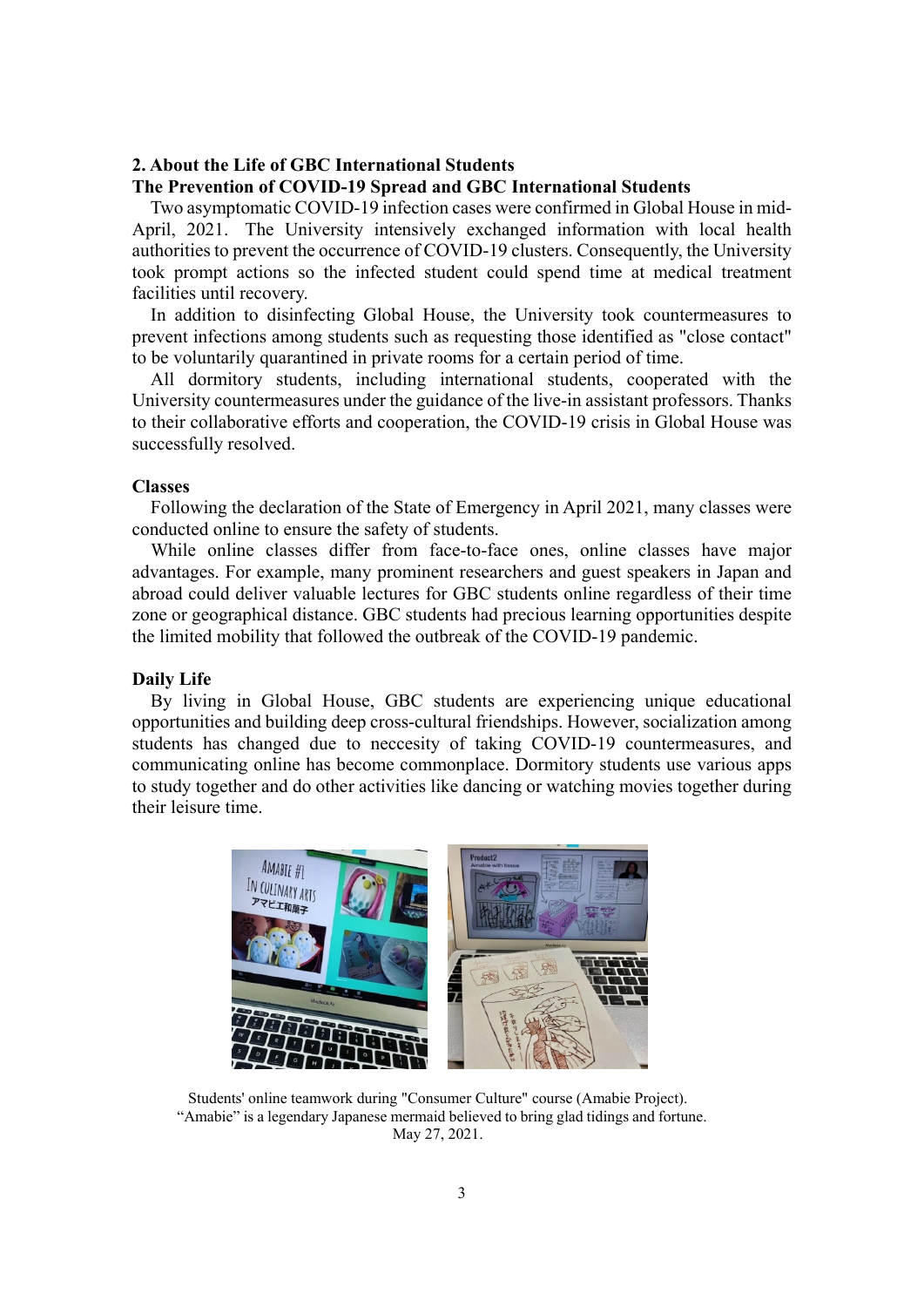### **Community Contribution by International Students**

First-year international students from Indonesia collaborated with a citizens group near the University to help the elderly in the maintenance of flowerbeds, which usually puts a strain on the body of the elderly. Through collaboration with citizen groups, international students contributed to their local community while deepening their knowledge of the Japanese language and culture. The citizens group highly appreciated the cooperation of GBC students.



Indonesian students who like gardening are supporting the activities of a local citizens group. June 11, 2021.

## **3. Activities of Resident Assistants (RAs)**

RAs are second-year GBC students who live in Global House and provide daily support to their junior first-year students. Earlier this year, RAs remarkably cooperated with the University Officers during the COVID-19 crisis that occurred in Global House. RAs assisted the University in disseminating the official COVID-19 updates and alleviated the anxiety of dormitory students. In addition, RAs took the initiative by delivering fresh food and other daily needs for students in self-quarantine, those who were identified as closecontact individuals.



RAs are known for their cheerful smiles ! (A photo with one of the Caretakers of Global House, April 2021)





RAs interviewed GBC professors. RAs are actively engaged in GBC public relations activities. May 2021.